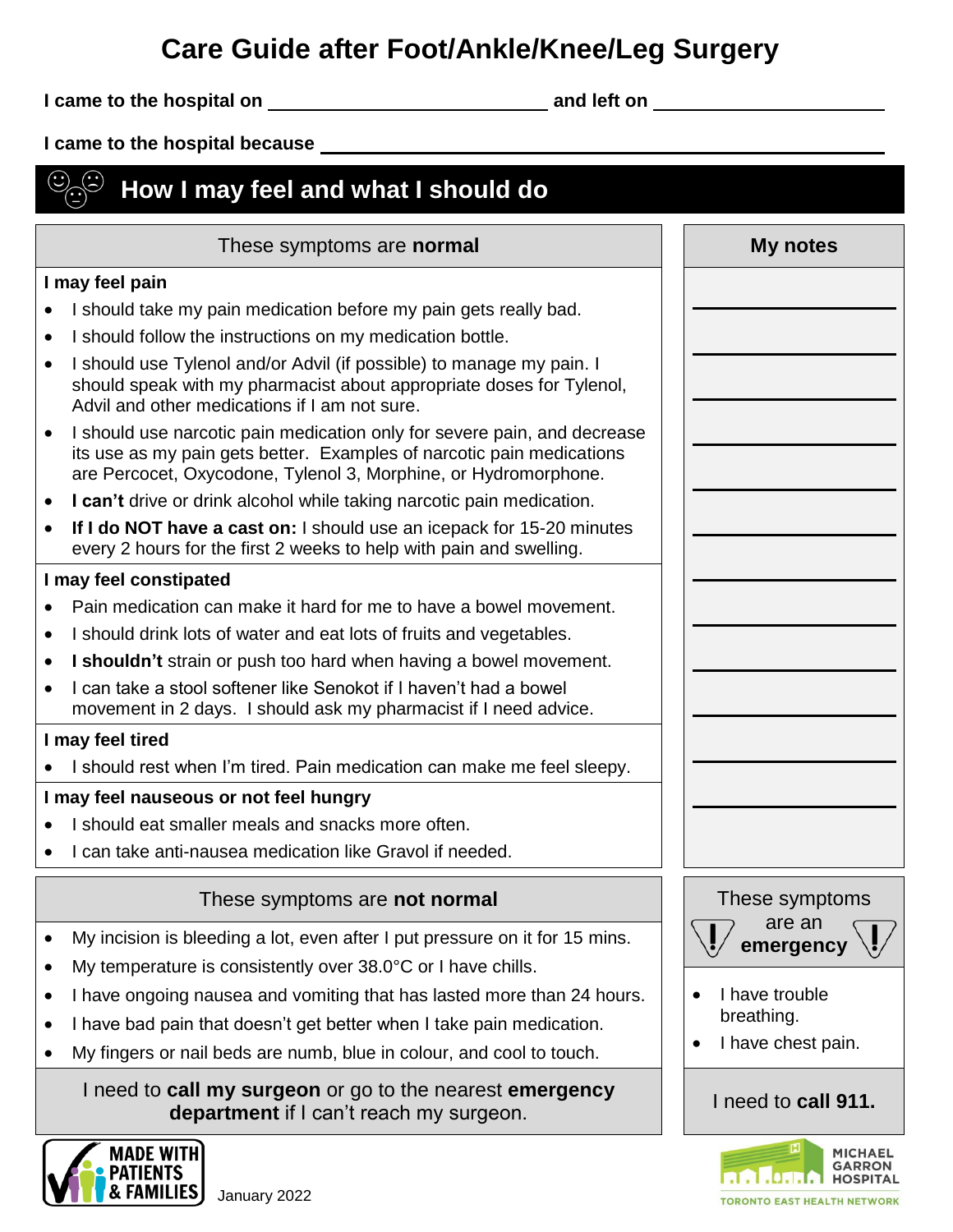## **How I should care for my leg <b>My** notes

- I should keep the leg I had surgery on elevated to help with swelling.
- I should keep my bandage dry and clean. If I'm told to take the bandage off, I should keep my incision dry.
- **I shouldn't** put any lotions, creams or polysporin unless directed by the surgeon.
- If I smoke, I should cut down on smoking to improve healing.
- If I have diabetes, I should continue monitor my sugar levels.
- **I shouldn't** do any heavy lifting, pushing or pulling to avoid injuring my leg.
- I may require physiotherapy. Instructions will be provided to me at my next appointment.

#### **If I have a cast**

- I should watch for signs of poor circulation: toenails or nail beds that are numb, blue in colour, and cold to touch.
- I should keep my cast clean and dry and not put anything inside of it.

### **If I was told to NOT weight bear on my leg**

- I will follow surgeon's instructions and avoid putting weight on my leg.
- I will use crutches, knee scooter or a walker to keep weight of my leg.

## **How my activities will change**

#### **Showering**

• I should avoid making my incision or cast wet. I will keep my leg dry by either avoiding showering or wrapping my cast and dressing with watertight material. If my cast gets wet, I will have to contact the Fracture Clinic to change it by calling 416-469-6384.

#### **Exercise and physical activity**

- I should practice deep breathing to keep my lungs healthy.
- I should do these exercises if my bandage, brace or cast isn't in the way:
	- Wiggle my toes.
	- Bending and straightening my hip, knee and ankle.

#### **Eating**

• I can eat normally the day after my surgery.

#### **Taking medications**

• I should take my regular medications starting the day after my surgery, unless my surgeon has told me not to.



# **My medications My appointments**